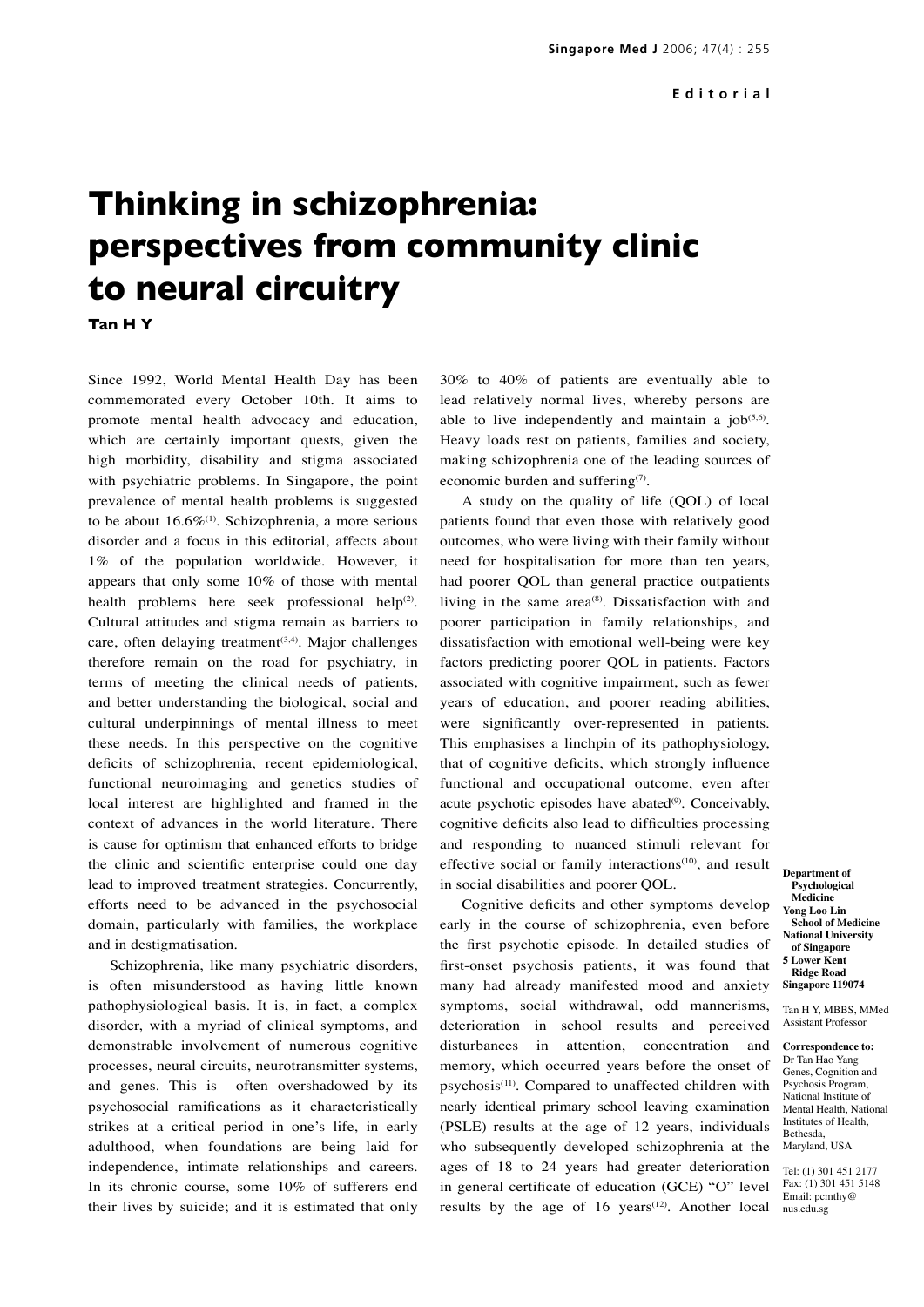study described similar comorbidity with mood and anxiety disorders at the first psychotic break $(13)$ . These findings, consistent with that reported elsewhere<sup>(14-16)</sup>, suggest that the trajectory of illness development involved a relatively greater deterioration in cognitive functioning several years before psychosis onset, possibly interacting with brain systems implicated in adolescence, mood regulation, anxiety and stress.

Complementing worldwide efforts to investigate the neurophysiological basis of this cognitive deterioration, we studied working memory as well as its subprocesses of maintenance and manipulation in first-episode schizophrenia patients using functional magnetic resonance imaging  $(fMRI)^{(17)}$ . Working memory enables information to be kept online and manipulated in the brain, which is crucial for our ability to have coherent thoughts, speech and goal-directed behaviour. It is impaired in chronic schizophrenia and could be a critical factor explaining many cognitive deficits<sup>(18)</sup>. Our results showed that early in the illness, patients evidenced patterns of subtle prefrontal cortical dysfunction on fMRI, although overt measures of working memory performance accuracy did not reveal deficits. Higher level manipulation taxing the dorsolateral prefrontal cortex appeared particularly vulnerable. It resulted in a relative failure of neural activation in patients, who, presumably because they were at an early stage of the illness, were able to compensate for this via increased neural activation from another region, the ventrolateral prefrontal cortex. Somewhat similar vulnerability to more complex tasks occurred when normal individuals were administered low doses of the N-methyl-Daspartate (NMDA) receptor antagonist ketamine and scanned with fMRI<sup>(19)</sup>. Thus, working memory deficits in early illness seemed to critically involve this NMDA-related circuitry. These results extend work on the NMDA receptor in schizophrenia<sup>(20)</sup>, working memory<sup>(21)</sup>, adolescence<sup>(22)</sup>, and its interaction with other neurotransmitters in schizophrenia<sup>(23,24)</sup>. It is also consistent with recent findings of promising schizophrenia candidate genes $(25)$ . For example, GRM3 on chromosome 7q, which codes for a metabotropic glutamate receptor that is related to the NMDA receptor, gives rise to similar changes in working memory prefrontal activation measured with fMRI<sup>(26)</sup>.

Complex pathways linking susceptibility genes, associated proteins, neural circuitry, cognition and behaviour undoubtedly occur in schizophrenia. These will be elaborated with increasingly fine detail in the near future. Ultimately, the translation of these discoveries to diagnostic, early intervention and medication strategies based on an individual's genotype, neuroimaging and clinical characteristics might be possible. In steps towards such a goal of personalised medicine, the efficacy of antipsychotics on patients' working memory and prefrontal physiology have already been shown to interact predictably with dopamine genotypes $(27)$ . Local researchers have also identified dopamine receptor polymorphisms that increased risk for tardive dyskinesia, a disabling side-effect of antipsychotic medications, in Chinese patients $(28)$ .

With the convergence of genomic, imaging and clinical technologies, the outlook for improved treatments of schizophrenia appear optimistic, although the human brain certainly does not yield its secrets easily and the work ahead should not be underestimated. This brief overview is necessarily limited in outlining the vast scope of advances in the field of cognitive research in schizophrenia, but hopes to give the reader a sense that the pathophysiological bases of mental illness is being defined with increasing detail. However, while keeping apace with the glitter of molecular and imaging advances, we also need to be reminded that strategies in the psychosocial realm can play important, possibly immediate roles. Research shows that family relationships, for instance, present foci for intervention which could improve QOL(8). Stigma places the patient at considerable disadvantage socially and occupationally, delays treatment, and leads to shame, unemployment or termination of employment. Jobs confer some degree of self-esteem, indirectly related to QOL, whereas low educational attainment and poor cognitive abilities make it less likely that the sufferer will get a job in view of the emphasis on paper qualifications. Sympathetic employers need recognition, support and respect.

Understanding that subtle biological changes in the brain account for some of the social and cognitive deficits of the illness could go some way towards alleviating the "blame" levied on patients and family. Traditionally an under-serviced field, there is today a global resurgence of translational research in psychiatry and the neurosciences. Its mission, therefore, lie not only in generating clinically relevant knowledge about molecules and neural circuits, but also in linking with community healthcare, demystifying mental illness, instilling hope, and training and supporting generations of clinician-researchers crucial in the continuation of this meaningful work.